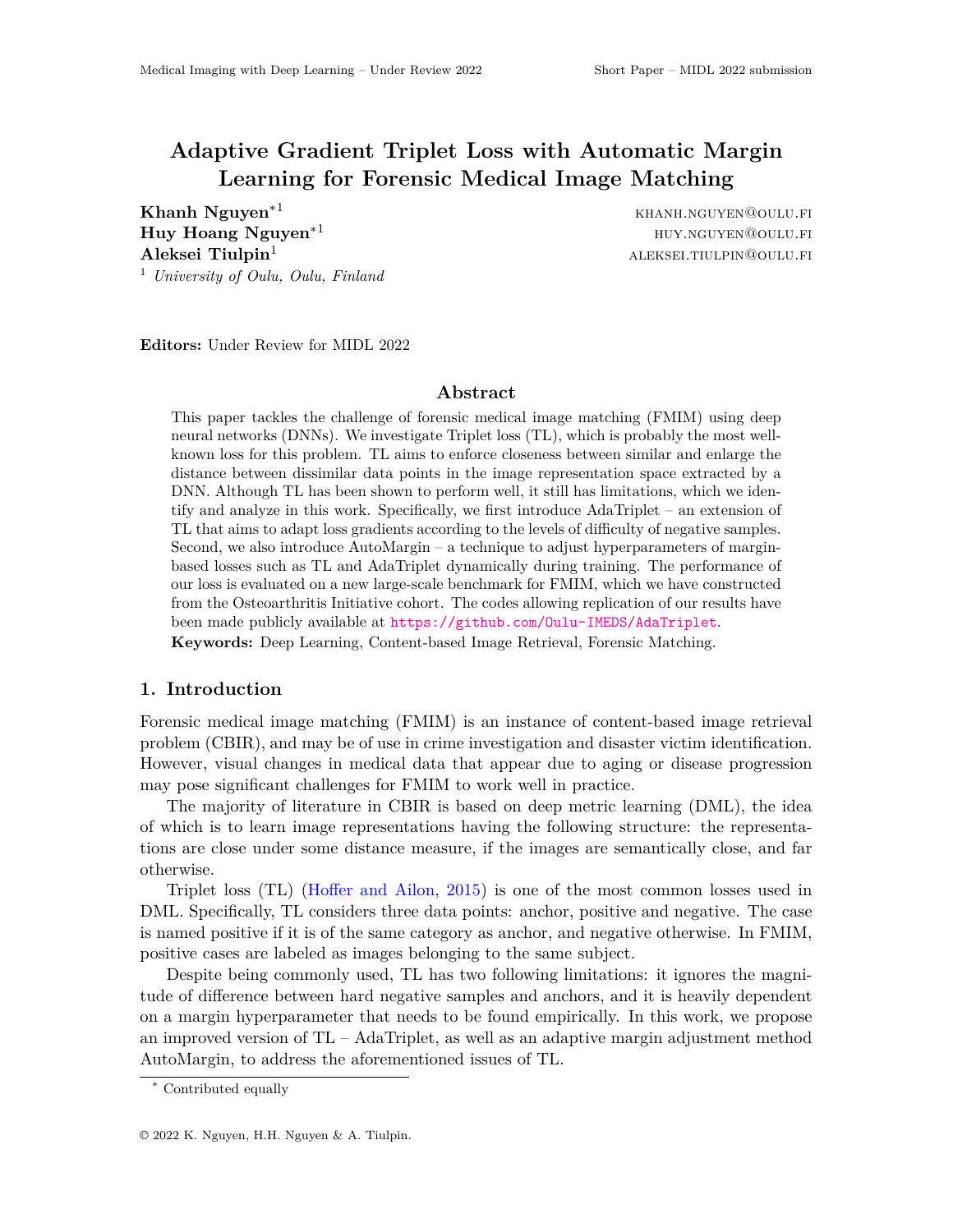<span id="page-1-0"></span>

Figure 1: 2D loss surfaces on the  $\phi_{ap}\phi_{an}$  coordinate system. Each point represents a triplet. Loss magnitude is indicated by colors increasing from purple (0 loss) to red. Arrows are negative gradient vectors.

Figure 2: Margins and our loss during training phase.

## **2. Methodology**

**Adaptive Gradient Triplet Loss** Triplet loss (TL) is an embedding loss that operates on the feature space of input data to enforce the closeness of similar objects in the embedding space, and the remoteness of the dissimilar ones. Precisely, given a triplet of embeddings with unit norm  $f_a$  (anchor),  $f_p$  (positive), and  $f_n$  (negative), triplet loss is formulated as  $\mathcal{L}_{\text{Triplet}} = [\phi_{an} - \phi_{ap} + \varepsilon]_+, \text{ where } [\cdot]_+ = \max(0, .), \varepsilon \text{ is a non-negative margin variable, }$  $\phi_{ap} = \mathbf{f}^\intercal_a$  $a^{\dagger}$ **f**<sub>*p*</sub> and  $\phi_{an} = \mathbf{f}_a^{\dagger}$  $a^{\dagger}$ **f**<sub>*n*</sub>. We observe that the TL fails to optimize easy triplets that have both positive and negative embeddings close to the anchor (i.e.  $\phi_{ap} - \phi_{an} \geq \varepsilon$ ,  $\phi_{ap} > 0$ , and  $\phi_{an} > 0$ ). Our empirical evidence shows that this issue cannot be resolved by simple adjustment of  $\varepsilon$ . To tackle the problem, we enforce a threshold on a cosine distance between **f***<sup>a</sup>* and **f***n*. Formally, we propose an *adaptive gradient triplet loss*, named AdaTriplet, defined as

<span id="page-1-1"></span>
$$
\mathcal{L}_{\text{AdaTriplet}} = [\phi_{an} - \phi_{ap} + \varepsilon]_+ + \lambda [\phi_{an} - \beta]_+, \tag{1}
$$

where  $\lambda \in \mathbb{R}_+$  is a coefficient,  $\varepsilon \in [0, 2)$  is a strict margin, and  $\beta \in [0, 1]$  is a relaxing margin. Whereas TL has a static gradient field, our AdaTriplet loss has an adaptive gradient field, as graphically illustrated in Fig. [1.](#page-1-0)

**AutoMargin: Adaptive Hard Negative Mining** Instead of performing an exhaustive grid search for fixed values of  $\varepsilon$  and  $\beta$ , we propose AutoMargin that dynamically adjusts the margins during the training phase. Let  $\Delta = \phi_{ap} - \phi_{an}$ , we rewrite [\(1\)](#page-1-1) as  $\mathcal{L}_{\text{AdaTriplet}} =$  $[\varepsilon - \Delta]_+ + \lambda [\phi_{an} - \beta]_+$ .  $\varepsilon$  and  $\beta$  are adaptively updated according to the summary statistics of the  $\Delta$  and  $\phi_{an}$  distributions:

$$
\varepsilon(t) = \frac{\mu_{\Delta}(t)}{K_{\Delta}}, \qquad (2) \qquad \beta(t) = 1 + \frac{\mu_{an}(t) - 1}{K_{an}}, \qquad (3)
$$

where  $\varepsilon(0) = \beta(0) = 1$ ,  $K_{\Delta}, K_{an} \in \mathbb{Z}_+$  are hyperparameters, and  $\mu_{\Delta}(t)$  and  $\mu_{an}(t)$  are the means of  $\Delta$ 's and  $\phi_{an}$ 's values at time step *t*, respectively.  $\varepsilon(t)$  is enforced to reach the highest possible value. On the other hand, we aim to increase the threshold on virtual angles between anchors and negative samples, which leads to the decrease of  $\beta(t)$ .